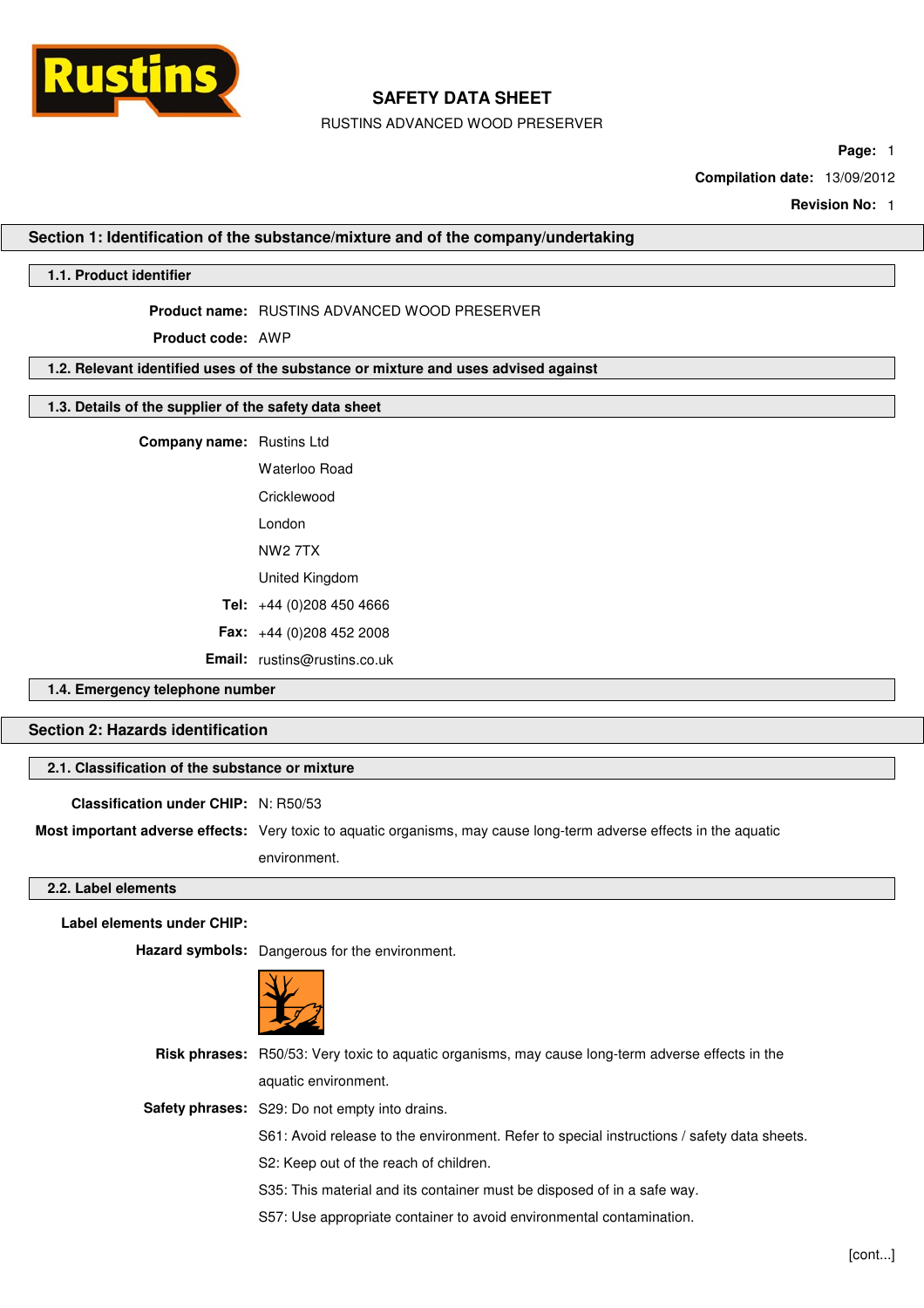## RUSTINS ADVANCED WOOD PRESERVER

# **Precautionary phrases:** Contains propiconazole 0.225%(w/w), m-phenoxybenzyl 3-(2,2-dichlorovinyl)-2,2 dimethylcyclopropanecarboxylate(Permethrin) 0.10%(w/w), Iodopropynl Carbamate (IPBC) 0.225%(w/w). May produce an allergic reaction.

## **2.3. Other hazards**

## **PBT:** This substance is not identified as a PBT substance.

## **Section 3: Composition/information on ingredients**

## **3.2. Mixtures**

#### **Hazardous ingredients:**

#### PROPICONAZOLE

| <b>EINECS</b> | CAS        | <b>CHIP Classification</b>     | <b>CLP Classification</b>                                           | Percent |
|---------------|------------|--------------------------------|---------------------------------------------------------------------|---------|
| 262-104-4     | 60207-90-1 | Xn: R22; Sens.: R43; N: R50/53 | Acute Tox. 4: H302; Skin Sens. 1:<br>H317; Aquatic Chronic 1: H410; | <1% '   |
|               |            |                                | Aquatic Acute 1: H400                                               |         |

## IPBC(3-IODO-2-PROPYNYL BUTYLCARBAMATE)

| $- -$<br><b>SS4UF</b><br>--<br>ے ر | Xn:<br>R4.<br>フロリン<br>-N.<br>H5U.<br>ᄭ<br>. | 40/<br>7٥ |
|------------------------------------|---------------------------------------------|-----------|
|                                    |                                             |           |

## M-PHENOXYBENZYL 3-(2,2-DICHLOROVINYL)-2,2-DIMETHYLCYCLOPROPANECARBOXYLATE

| 258-067-9 | 52645-53-1 | Xn: R20/22; Sens.: R43; N: | Acute Tox. 4: H332; Acute Tox. 4: H302; | <1% |
|-----------|------------|----------------------------|-----------------------------------------|-----|
|           |            | R50/53                     | Skin Sens. 1: H317; Aquatic Chronic 1:  |     |
|           |            |                            | H410; Aquatic Acute 1: H400             |     |

## **Section 4: First aid measures**

## **4.1. Description of first aid measures**

**Skin contact:** Remove contaminated clothing. Wash skin thoroughly with soap and water or use a proprietry skin cleaner. Do NOT use solvents or thinners. If irritation persists seek medical attention.

- **Eye contact:** Contact lenses should be removed. Irrigate copiously with clean, fresh water for at least 10 minutes, holding the eyelids apart. If irritation persists seek medical attention.
	- **Ingestion:** If accidentally swallowed, wash mouth out with water. Do not induce vomiting, keep at rest and obtain medical attention.
	- **Inhalation:** Remove to fresh air, keep the patient warm and at rest. If irritation persists seek medical attention.

## **4.2. Most important symptoms and effects, both acute and delayed**

**Skin contact:** May cause irritation on prolonged or repeated contact.

**Eye contact:** There may be irritation and redness.

**Ingestion:** No data available.

**Inhalation:** No symptoms.

**Delayed / immediate effects:** No data available.

**Page:** 2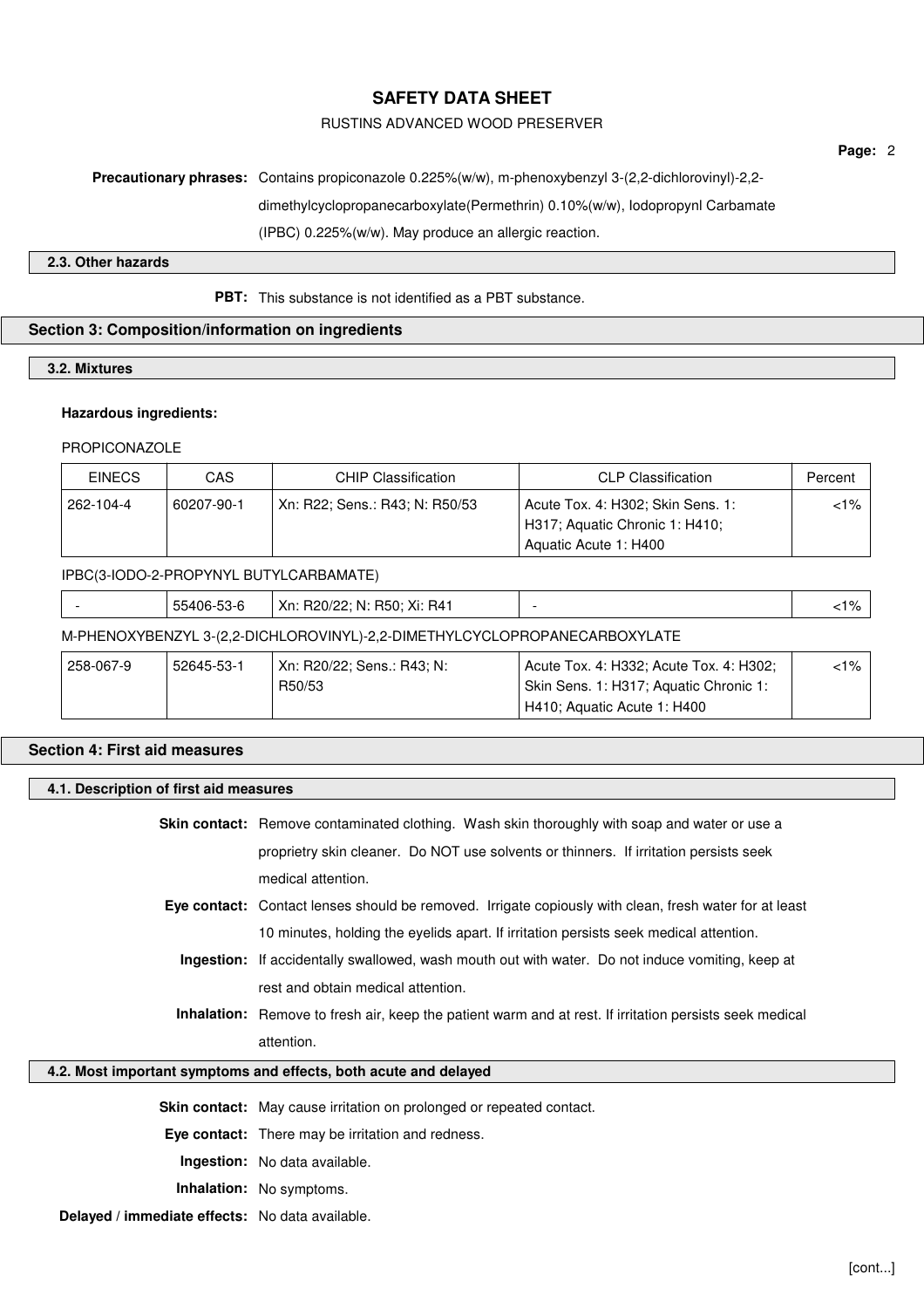#### RUSTINS ADVANCED WOOD PRESERVER

#### **4.3. Indication of any immediate medical attention and special treatment needed**

#### **Section 5: Fire-fighting measures**

#### **5.1. Extinguishing media**

**Extinguishing media:** Water spray, fog or mist. Carbon dioxide (CO2). Alcohol resistant foam.

#### **5.2. Special hazards arising from the substance or mixture**

**Exposure hazards:** Avoid breathing fumesand smoke whichmay irritate the nasal passings. Harmful.

Containers may burst if over heated.

#### **5.3. Advice for fire-fighters**

**Advice for fire-fighters:** Exposure to decomposition products may be a hazard to health. Appropriate self-

contained breathing apparatus may be required.

#### **Section 6: Accidental release measures**

### **6.1. Personal precautions, protective equipment and emergency procedures**

**Personal precautions:** Do not attempt to take action without suitable protective clothing (see section 8). No

Smoking. If outside keep bystanders upwind and away from danger point.

#### **6.2. Environmental precautions**

**Environmental precautions:** Contain the spillage using bunding. If the product enters drains or sewers, the local water company should be contacted immediately. In the case of contamination of streams, rivers or lakes contact the relevant environment agency.

#### **6.3. Methods and material for containment and cleaning up**

**Clean-up procedures:** Absorb into dry earth or sand. Transfer into a suitable container for disposal in accordance with the waste regulations (see section 13) Wash reidual liquid with plenty of water.

## **6.4. Reference to other sections**

#### **Section 7: Handling and storage**

#### **7.1. Precautions for safe handling**

**Handling requirements:** All personnel in the work area should be so protected, whether working directly with the product or not. Avoid inhalation of vapour. Avoid skin and eye contact. Smoking, eating and drinking should be prohibited in areas of storage and use.

#### **7.2. Conditions for safe storage, including any incompatibilities**

**Storage conditions:** Store in cool, well ventilated area. Keep away from direct sunlight.

**Suitable packaging:** Must only be kept in original packaging.

#### **7.3. Specific end use(s)**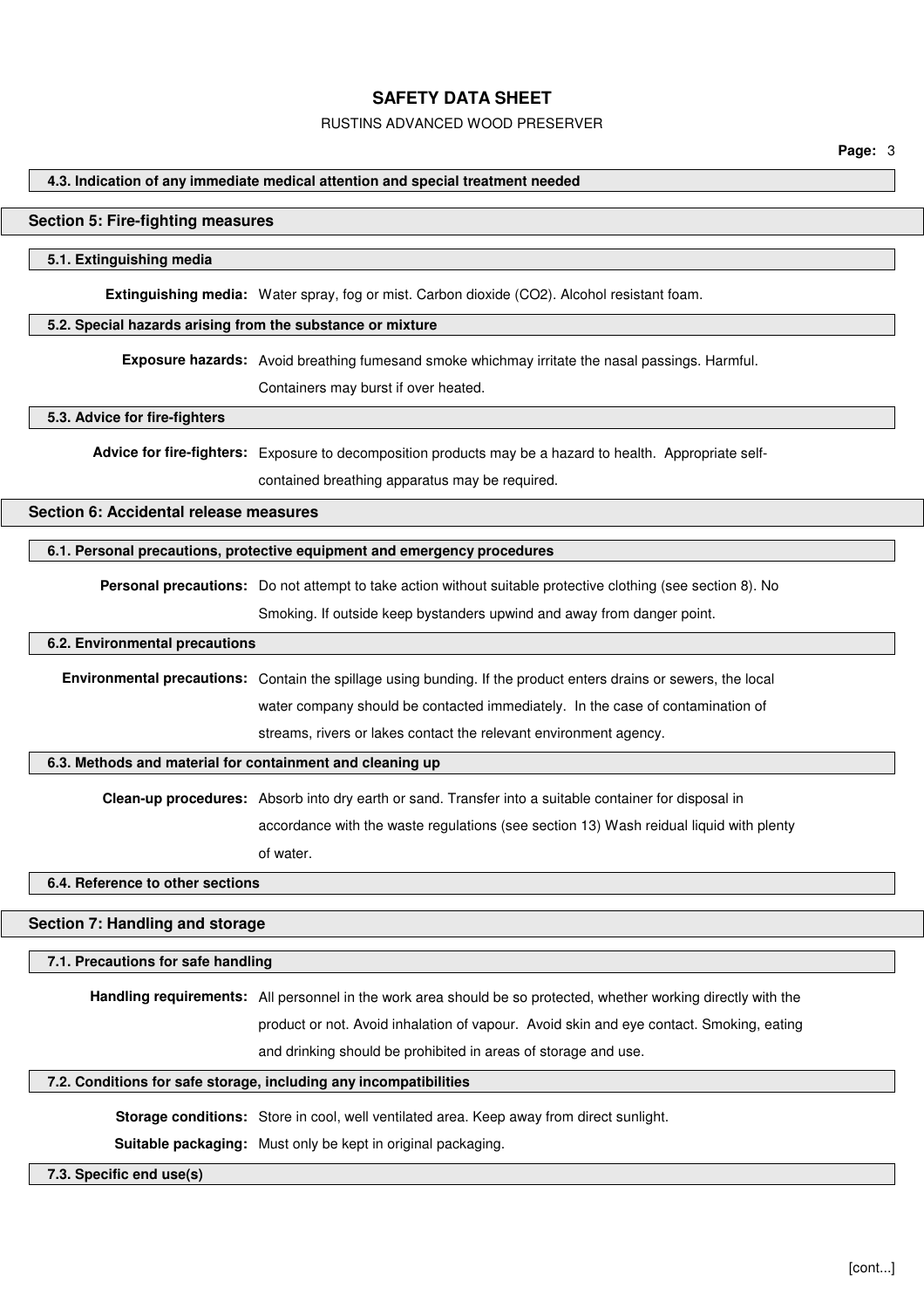#### RUSTINS ADVANCED WOOD PRESERVER

**Page:** 4

## **Section 8: Exposure controls/personal protection**

#### **8.1. Control parameters**

**Workplace exposure limits:** Not applicable.

#### **8.2. Exposure controls**

**Engineering measures:** Ensure there is sufficient ventilation of the area. **Respiratory protection:** Respiratory protection not required. **Hand protection:** Protective gloves. **Eye protection:** Safety glasses. **Skin protection:** Protective clothing. **Environmental:** Prevent from entering in public sewers or the immediate environment.

#### **Section 9: Physical and chemical properties**

## **9.1. Information on basic physical and chemical properties**

**State:** Liquid

**Solubility in water:** Soluble

**Viscosity:** Non-viscous

**Boiling point/range°C:** >35 **Flash point°C:** >93

**Relative density:** 1.015 **pH:** Approx. 7

#### **9.2. Other information**

**Other information:** Not applicable.

#### **Section 10: Stability and reactivity**

**10.1. Reactivity**

**Reactivity:** Stable under recommended transport or storage conditions.

#### **10.2. Chemical stability**

**Chemical stability:** Stable under normal conditions.

#### **10.3. Possibility of hazardous reactions**

**Hazardous reactions:** Hazardous reactions will not occur under normal transport or storage conditions.

**10.4. Conditions to avoid**

**Conditions to avoid:** Heat sources, high temperatures and direct sunlight.

**10.5. Incompatible materials**

**Materials to avoid:** No data available.

#### **10.6. Hazardous decomposition products**

**Haz. decomp. products:** In a fire, hazardous decomposition products such as smoke and carbon monoxide may

be produced.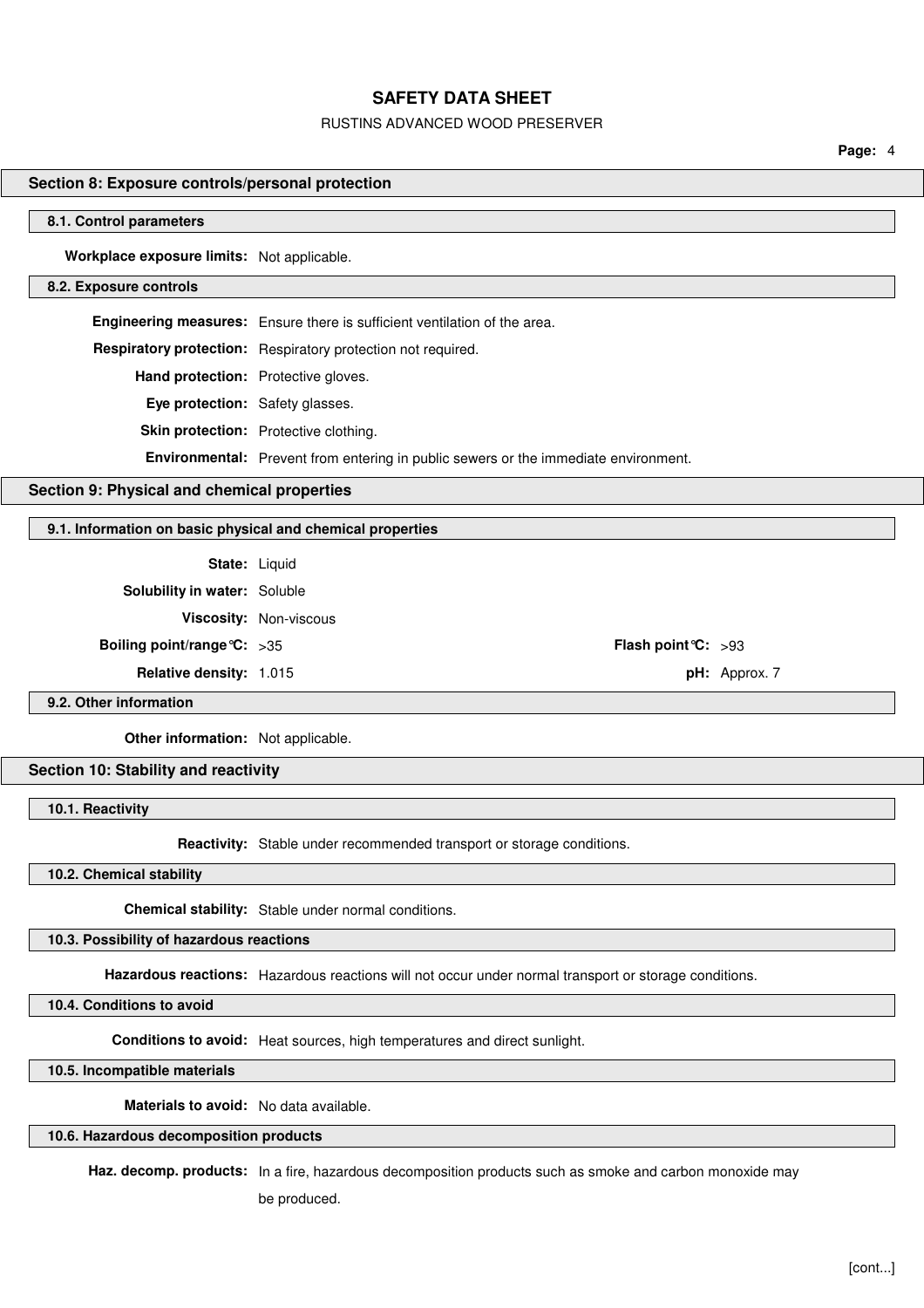### RUSTINS ADVANCED WOOD PRESERVER

**Page:** 5

#### **Section 11: Toxicological information**

#### **11.1. Information on toxicological effects**

#### **Toxicity values:**

| Route  | <b>Species</b> | Test | Value | Units |
|--------|----------------|------|-------|-------|
| ORAL   | RAT            | LD50 | 2000  | mg/kg |
| DERMAL | <b>RAT</b>     | LD50 | 2000  | mg/kg |

#### **Symptoms / routes of exposure**

**Skin contact:** May cause irritation on prolonged or repeated contact.

**Eye contact:** There may be irritation and redness.

**Ingestion:** No data available.

**Inhalation:** No symptoms.

**Delayed / immediate effects:** No data available.

## **Section 12: Ecological information**

**12.1. Toxicity**

#### **Ecotoxicity values:**

| <b>Species</b> | Test      | Value | Units |
|----------------|-----------|-------|-------|
| ALGAE          | 72H ErC50 | 0.22  | mg/l  |
| Daphnia magna  | 48H EC50  | 0.02  | mg/l  |
| <b>FISH</b>    | 96H LC50  | 0.145 | mg/l  |

**12.2. Persistence and degradability**

**Persistence and degradability:** No data available.

**12.3. Bioaccumulative potential**

**Bioaccumulative potential:** No data available.

**12.4. Mobility in soil**

**Mobility:** No data available.

**12.5. Results of PBT and vPvB assessment**

**PBT identification:** This substance is not identified as a PBT substance.

**12.6. Other adverse effects**

**Other adverse effects:** Very toxic to aquatic organisms.

#### **Section 13: Disposal considerations**

**13.1. Waste treatment methods**

**Disposal operations:** NB: The user's attention is drawn to the possible existance of regional or national

regulations regardnig disposal.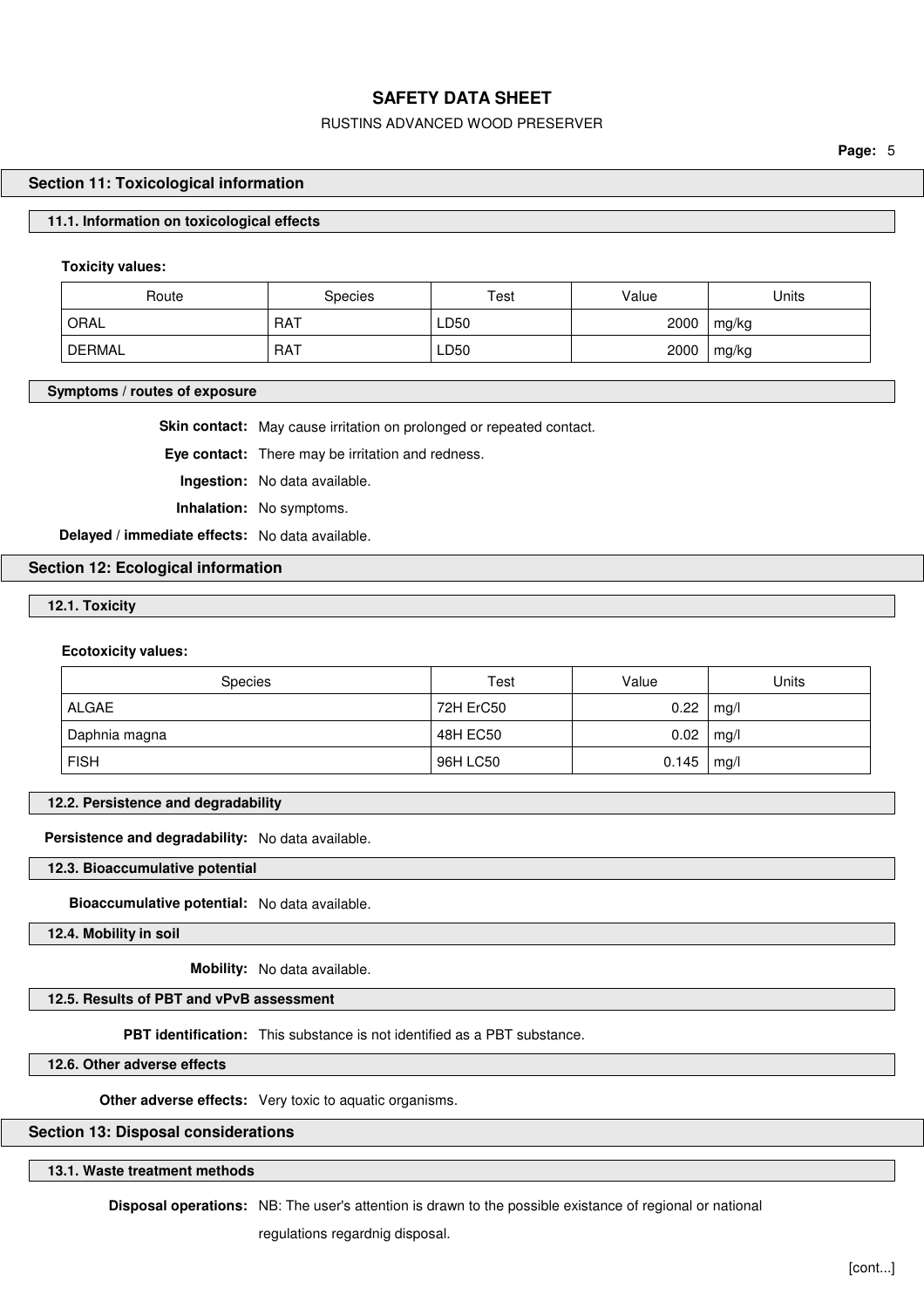#### RUSTINS ADVANCED WOOD PRESERVER

**Recovery operations:** Not applicable.

**Disposal of packaging:** Not applicable.

**NB:** The user's attention is drawn to the possible existence of regional or national regulations regarding disposal.

## **Section 14: Transport information**

## **14.1. UN number**

**UN number:** UN3082

#### **14.2. UN proper shipping name**

**Shipping name:** ENVIRONMENTALLY HAZARDOUS SUBSTANCE, LIQUID, N.O.S.(Contains

Propiconazole, IPBC & Permethrin)

(PROPICONAZOLE; IPBC(3-IODO-2-PROPYNYL BUTYLCARBAMATE); PERMETHRIN)

**14.3. Transport hazard class(es)**

**Transport class:** 9

**14.4. Packing group**

**Packing group:** III

**14.5. Environmental hazards**

**Environmentally hazardous:** Yes **Marine pollutant:** Yes **Marine pollutant:** Yes

**14.6. Special precautions for user**

**Section 15: Regulatory information**

**15.1. Safety, health and environmental regulations/legislation specific for the substance or mixture**

#### **15.2. Chemical Safety Assessment**

**Chemical safety assessment:** A chemical safety assessment has not been carried out for the substance or the mixture

by the supplier.

## **Section 16: Other information**

## **Other information**

|                                                               | <b>Other information:</b> This safety data sheet is prepared in accordance with Commission Regulation (EU) No |
|---------------------------------------------------------------|---------------------------------------------------------------------------------------------------------------|
|                                                               | 453/2010.                                                                                                     |
|                                                               | * indicates text in the SDS which has changed since the last revision.                                        |
|                                                               | HSE # 9530                                                                                                    |
| <b>Phrases used in s.2 and 3:</b> H302: Harmful if swallowed. |                                                                                                               |
|                                                               | H317: May cause an allergic skin reaction.                                                                    |
|                                                               | H332: Harmful if inhaled.                                                                                     |
|                                                               | H410: Very toxic to aquatic life with long lasting effects.                                                   |
|                                                               | R20/22: Harmful by inhalation and if swallowed.                                                               |

**Page:** 6